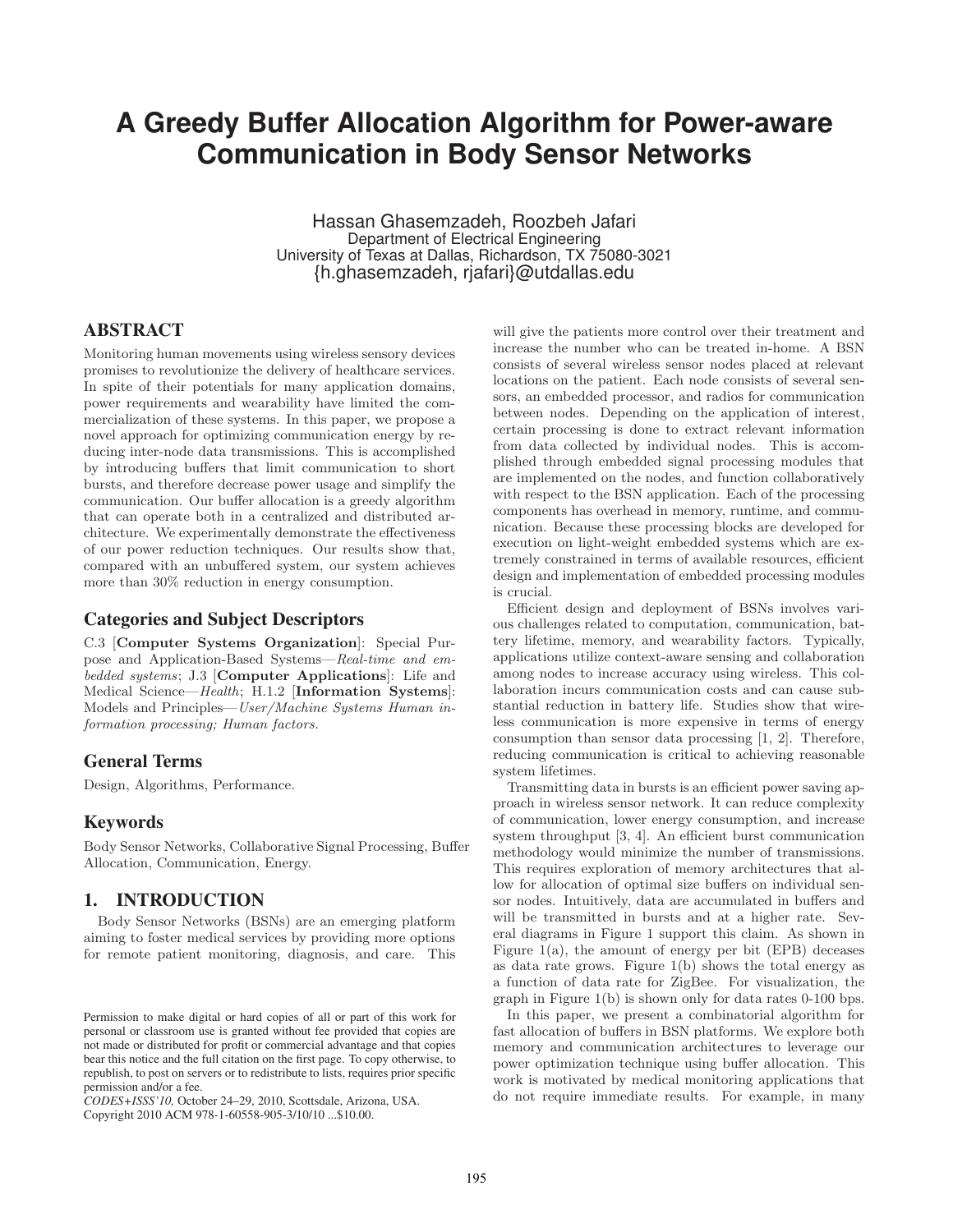

**Figure 1: Energy per bit (EPB) and total energy cost versus data rate for ZigBee (based on energy model in [6])**

applications physicians require periodic reports about their patients (e.g. how many times the wearer performed 'sit to stand' throughout the day), and therefore, real-time results are unnecessary [5]. Removing immediate data-processing deadlines permits an interesting optimization, where intermediate results are stored locally before being transmitted to other nodes.

## 2. RELATED WORK

The concept of buffers has been utilized in several domains in order to enhance communication. It has been traditionally used in ATM networks to improve system throughput by allowing communication parties to dynamically allocate their buffers to multiple nodes [7, 8]. In networks-on-chip (NoC), efficient distribution of buffers among input channels of on-chip routers can significantly increase overall performance of the system [9].

Buffers have been used in embedded software to minimize memory requirements of runtime software components. Authors in [10] introduce a buffer optimization technique based on synchronous data flow model. They represent lifetime of buffers using a 2-D tile formulation with different shapes corresponding to different process schedules. Minimum memory occupancy in time and space is obtained by exploring alternative schedules. In real-time distributed systems, buffers have been employed to avoid communication delay among synchronous processes and to preserve data semantics [11, 12]. To address implementation issues, authors in [13] discuss the problem of mapping synchronous models onto a network of nodes triggered by non synchronous clocks. While these techniques are successful in using buffers for semantic-preserving, they are not optimal in terms of memory usage. Authors in [14] generalize the above schemes to maintain buffers of minimum size when scheduling synchronous multi-task programs in a distributed fashion.

Our work explores a buffer allocation technique for BSN applications which require collaboration among embedded processing modules. Furthermore, the application does not have any immediate deadline for data transmissions. Authors in [15] introduced an ILP formulation of this problem aiming to maintain optimal size buffers across the network. Since computational complexity of the ILP limits its utilization in real-time scenarios, we present greedy-based approaches for buffer assignment in both centralized and distributed processing scenarios. Compared with the ILP solution, our greedy algorithms make considerable improve-



**Figure 2: A task graph and buffer requirement over a network of three nodes.**

ment in terms of computational complexity without sacrificing performance.

## 3. PRELIMINARIES

Before introducing our algorithms for buffer allocation, we briefly present the architecture of our system followed by an application case study and typical collaborative signal processing in BSN applications.

## 3.1 Sensing Platform

A BSN consists of multiple body-worn sensor nodes, each equipped with a battery-powered microcontroller, a sensor board, and a radio for communication. For our experiments, we use TelosB motes which are commercially available from XBow<sup>®</sup>. Attached to each mote, we use a custom-designed sensor board consisting of a tri-axial accelerometer and a bi-axial gyroscope to capture human motions.

## 3.2 Collaborative Signal Processing

Our signal processing model involves several intra-node processing tasks including sampling/preprocessing, segmentation, feature extraction, and classification. The goal of this model is classification: determining what movement is being performed. In addition to intra-node data dependencies, the model has inter-node dependencies which enable collaboration among the nodes. We introduce this collaborative model using a task graph as shown in Figure 2.

Given *n* sensor nodes  $\{s_1, \ldots, s_n\}$ , inter-node dependencies are represented by a directed acyclic graph (DAG),  $G=(V,E)$ . Each sensor node has a number of processing blocks, represented by vertices in the graph [15]. An example of such model for a network of three sensor nodes with five inter-node dependencies is shown in Figure 2. The four block types are denoted by  $R$ ,  $S$ ,  $F$  and  $C$  that correspond to sensor sampling/preprocessing, segmentation, feature extraction, and classification respectively. The edges from one sensor node to another represent data dependencies between different processing blocks. An example requiring inter-node communication is investigating movements of the upper body during walking. The leg node observes detailed walking data, whereas a node placed on the arm may not be able to identify the walking movement precisely. The segmented data from leg node can be used to perform the segmentation on the arm node.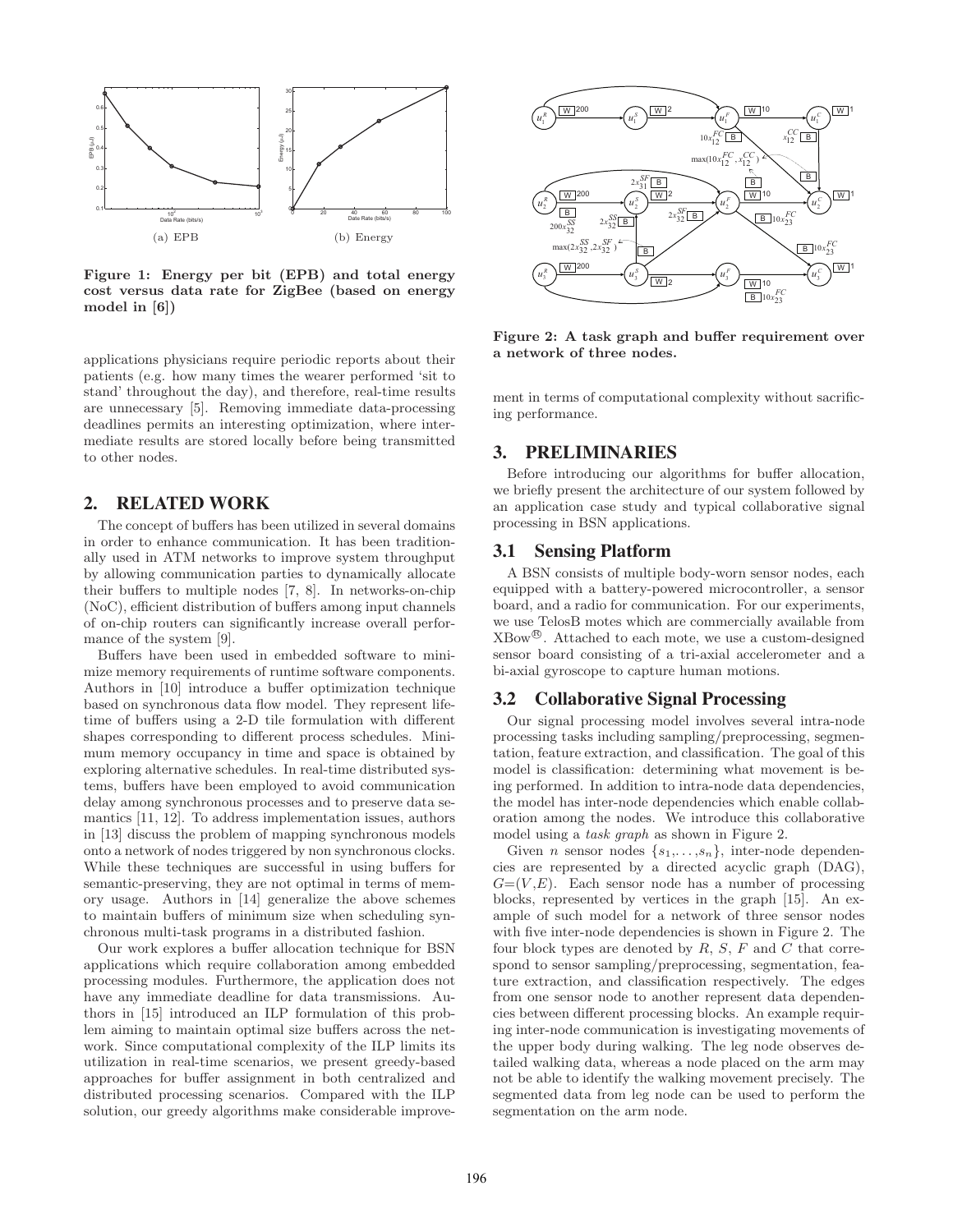## 4. PROBLEM STATEMENT

Buffers are introduced to minimize the number of data transmissions. The data is accumulated before transmission so that it can be sent at a high data rate over a short time interval. Figure 2 shows buffer allocation for a network configuration involving three nodes with five inter-node dependency links  $e_{12}^{FC}$ ,  $e_{12}^{CC}$ ,  $e_{32}^{SS}$ ,  $e_{32}^{SF}$ , and  $e_{23}^{FC}$ . A variable  $x_{ij}^{\mu\eta}$  is defined as the number of actions produced by the source module  $u_i^{\mu}$  that are buffered prior to transmission to the destination unit  $u_j^{\eta}$ . The objective is to find  $x_{ij}^{\mu\eta}$  that minimize the total number of transmissions subject to the memory constraints on each node.

Different processing units produce data blocks of different sizes. In the example of Figure 2, processing modules reading, segmentation, feature extraction and classification produce data blocks of sizes of 200, 2, 10, and 1 bytes for each action.

The system maintains two types of buffers depending on the links and adjacent vertices. Intra-node buffers, marked  $W$ ", contain information exactly for one action as required for in-node processing. The total number of these intra-node buffers for node  $s_1$ ,  $s_2$ , and  $s_3$  is  $W_1 = W_2 = W_3 = 200 +$  $10 + 2 + 1 = 213$ . The "B" buffers are inter-node buffers which are enforced by inter-node dependencies. The size of each such buffers is determined based on  $x_{ij}^{\mu\eta}$  as described in the following.

An inter-node link with  $x_{ij}^{\mu\eta}$  number of actions allocates a buffer to the source unit and another buffer to the destination. For a processing unit with only one outgoing edge (e.g.  $u_2^F$ ), one buffer is needed to store data produced by that unit. Also, another buffer of the same size is required on the consumer side to ensure receipt of the data. The size of such buffers is determined according to the data unit of the producer. Thus, for the link  $e_{23}^{FC}$ , two buffers of the size  $2x_{23}^{FC}$  are allocated as shown in Figure 2. When a source has more than one outgoing edge, only one buffer is enough to store data for both links. The size of such buffer is determined based on the maximum amount of data required by any of the links. In Figure 2, the processing unit  $\hat{u}_3^S$  has two outgoing edges. The inter-node buffer (labeled by B) for this unit is sized according to the values of  $x_{32}^{SS}$  and  $x_{32}^{SF}$  and is equal to  $\max(2x_{32}^{SS}, 2x_{32}^{SF})$ , where the coefficients are determined as the absolute number of data units required per processing block per action (e.g. segmentation block generates two data units for each action). Destination units  $u_2^S$ and  $u_2^F$ , however, require buffers of size  $2x_{32}^{SS}$  and  $2x_{32}^{SF}$  respectively. Similarly, a destination unit with more that one incoming edge (e.g.  $u_2^C$ ) requires a buffer sized according to the maximum amount of data enforced by the incoming links (e.g.  $\max(10x_{12}^{FC}, x_{12}^{CC})$ ). However, since this unit receives data from separate producers, each incoming link needs different buffer at the producer size. For example,  $u_1^F$  and  $u_1^C$  maintain buffers of size  $10x_{12}^{FC}$  and  $x_{12}^{CC}$  respectively.

While a processing block is waiting for data from one source, the required data from other sources cannot be processed due to dependency issues. Therefore, this data must be temporarily stored. For example, the link  $e_{32}^{SS}$  enforces a buffer of size  $200x_{31}^{SS}$  on the incoming intra-node link  $e_{22}^{RS}$ . That is, the data produced by the predecessor of the destination unit  $(b_j^{\eta-1})$  must be buffered as well.

Let A be the total number of actions that need to be detected during a fixed time interval (e.g. in 24 hours of system operation). The number of data transmissions for a

link  $x_{ij}^{\mu\eta}$  is equal to  $\frac{A}{x_{ij}^{\mu\eta}}$ . Therefore, the objective will be to minimize the total number of transmissions subject to the memory constraints on each node:

Minimize 
$$
\sum \frac{A}{x_{ij}^{\mu\eta}}
$$
 (1)

Subject to:

$$
W_i + B_i \le M_i \qquad \forall i \in \{1, ..., n\}
$$
 (2)

where for each node  $s_i$ , the variable  $W_i$  denotes the total amount of intra-node buffers, and  $M_i$  represents the total memory available at the node. Also  $M_i$  denotes the total available memory at node  $s_i$ . We note that the non-linear constraints can be written as linear constraints by expanding the *max* functions over all possible values of j and  $\eta$ . With these modifications, the above optimization problem can be represented as a convex optimization problem with linear constraints as will be discussed in the following section.

#### 4.1 Problem Formulation

Given dependency graph  $G=(V, E)$  associated with a network of *n* sensor nodes  $s_1, s_2, \ldots, s_n$  that has *m* inter-node dependency links  $e_1, e_2, \ldots, e_m$ , the number of burst transmissions is inversely proportional to the buffer sizes allocated for all communication links. The problem of minimizing the number of transmissions can be formulated as a convex optimization problem:

Minimize 
$$
w(\mathbf{x}) = \sum_{j=1}^{m} \frac{1}{x_j}
$$
 (3)

subject to set of feasible solutions  $F$ :

$$
a_{i1}x_1 + a_{i2}x_2 + \dots + a_{im}x_m + W_i \le M_i
$$
\n<sup>(4)</sup>

$$
\forall i \in \{1, \ldots, n\} \tag{4}
$$

$$
x_j \in Z^+ \quad \forall j \in \{1, \dots, m\} \tag{5}
$$

where each  $x_i$  is associated with one of the inter-node links  $e_j$  and represents the number of actions for which a source node stores data before transmission. Each coefficient  $a_{ij}$  is determined based on the number of data units a source node  $s_i$  generates for link  $e_i$ . Thus, the set of feasible solutions can be represented by vectors of the form  $\mathbf{x} = \{x_1, x_2, \ldots, x_n\}$  $x_m$ .

## 4.2 Problem Complexity

The objective function  $w(\mathbf{x})$  is a summation over several convex functions, turning the objective function into a convex separable function. Our convex separable problem has been shown to be tractable under very few conditions. It is solvable in polynomial time, if the set of feasible solution is bounded [16], or constraint matrix is unimodular [17]. None of these conditions apply to our problem. In investigating polynomial time solutions for the buffer assignment, we develop greedy-based algorithms which have less computational complexity than the Integer Programming (IP) techniques.

## 5. BASIC GREEDY ALGORITHM

The algorithm starts with an initial feasible solution and iterates an augmentation process which moves greedily to-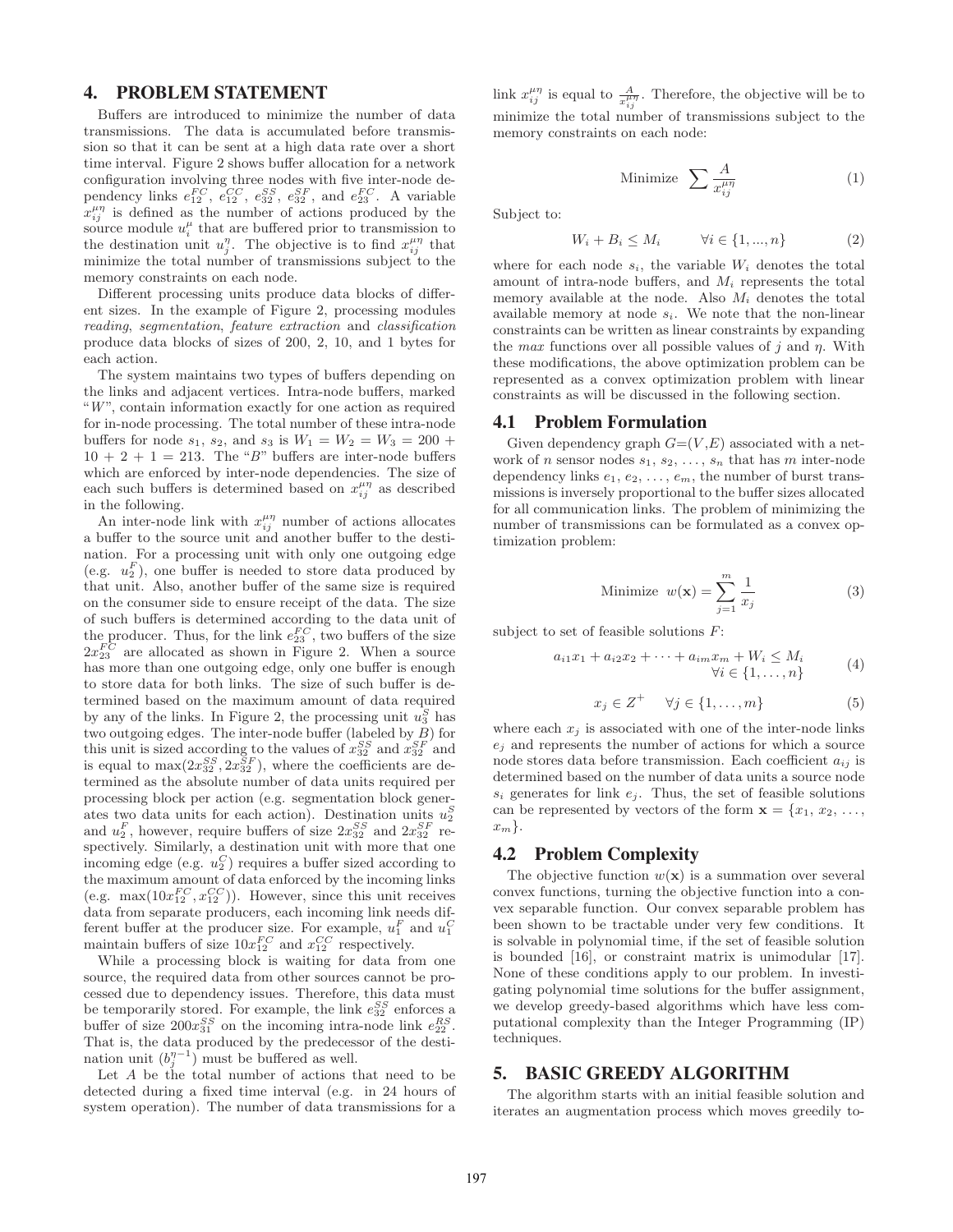**Algorithm 1** Basic greedy solution for buffer allocation

**Require:** Optimization problem  $P:(w,F)$  and initial solution  $\mathbf{x}^0 \in F$ **Ensure:** Solution **x** for **P**  $\mathbf{x} \leftarrow \mathbf{x}^0$ **while**  $\exists St(\mathbf{x} + s)$  s.t.  $\mathbf{x} + s \in F$  and  $w(\mathbf{x} + s) < w(\mathbf{x})$ **do**  $\hat{s} \leftarrow \arg \min_{s} w(\mathbf{x} + s)$  $\mathbf{x} \leftarrow \mathbf{x} + \hat{s}$ **end while** return **x**

ward the final solution. The key idea is to increment one variable  $x_j$  during each iteration, which is equivalent to increasing only one inter-node buffer at each time. The minimization objective in (3) enforces the algorithm to evenly increment all variables unless increasing a buffer would violate memory constraints. Since the basic greedy is motivated by several basic concepts mostly used in combinatorial optimization over jump systems [18], we first define these terms as follows.

**Definition** 1. For any two lattice points  $x$  and  $y$  in  $\mathbb{Z}^m$ , the box spanned by  $x$  and  $y$  is denoted by  $[x, y]$  and defined as the set

$$
\{ z \in \mathbb{Z}^m | \min(x_j, y_j) \le z_j \le \max(x_j, y_j) \} \qquad (6)
$$
  

$$
\forall j \in \{1, ..., m\}
$$

The spanned box [**x**,**y**] contains all the points **z** such that

$$
d(\mathbf{x}, \mathbf{z}) + d(\mathbf{z}, \mathbf{y}) = d(\mathbf{x}, \mathbf{y})
$$
(7)

where  $d(\mathbf{x}, \mathbf{y})$  denotes the Manhattan distance between two vectors **x** and **y** and is given by

$$
d(\mathbf{x}, \mathbf{y}) = ||\mathbf{x} - \mathbf{y}||_1 = \sum_{j=1}^{m} |x_j - y_j|
$$
 (8)

**Definition** 2. For any two points  $x$  and  $y$  in  $\mathbb{Z}^m$ , a step s from **x** to **y** is a point  $x' \in \mathbb{Z}^m$  such that  $x' \in [x, y]$  and  $d(\boldsymbol{x}, \boldsymbol{x}')=1.$ 

The definition of step implies that in any step from **x** to **y**, only one of the components  $x_j$  should change. We denote this component by s (i.e.  $\mathbf{x}' = \mathbf{x} + s$ ) and refer to such step St( $\mathbf{x}+s$ ) as used in [19].

The greedy approach is shown in Algorithm 1. It takes the convex optimization problem **P:** (w,F) and an initial feasible solution  $x^0$  as input and generates a final solution **x**. It iterates through subsequent steps as follows. At each time, it checks all components  $x_i$  within vector **x** and finds the step  $St(x+s)$  that minimizes the objective function w. It then updates the current vector **x** and chooses the next step by setting  $\mathbf{x} \leftarrow \mathbf{x} + \hat{s}$ . The algorithm terminates when no other feasible solution exists that improve the objective function. This happens when either all following steps would violate the constraints  $F$  or every feasible step increases the value of  $w(x)$ .

**Lemma** 1. Any step s from a current feasible solution  $x^{curr}$  to the final solution  $x^{final}$ , updates the objective function w only by increasing one variable  $x_j$ .

PROOF. Assume step s takes the algorithm for  $\mathbf{x}^{curr}$  to a next step  $\mathbf{x}^{next}$  updating the objective function  $w(\mathbf{x}^{curr})$ to  $w(\mathbf{x}^{next})$ . This means  $w(\mathbf{x}^{next}) < w(\mathbf{x}^{curr})$ . By definition of the step,  $d(\mathbf{x}^{curr}, \mathbf{x}^{next}) = 1$ . To keep the distance between the two vectors 1, one component  $x_j$  should be either increased or decreased by 1. However, decreasing  $x_i$  would result in increasing the value of the objective function  $(w(\mathbf{x}^{next}) > w(\mathbf{x}^{curr}))$  which contradicts greedily minimizing the objective function  $w$ . Therefore, any step  $s$ increments one component of the vector  $\mathbf{x}$ .  $\Box$ 

**Definition** 3. Within each step s of the greedy algorithm, an augmented link is defined as the inter-node edge  $e_i$  whose corresponding variable  $x_i$  is incremented.

In addition to the objective function  $w$  and feasible solutions  $F$  defined by  $(3)-(5)$ , the algorithm needs an initial feasible solution  $\mathbf{x}^0$  as input. An obvious value for  $\mathbf{x}^0$  is (1,  $1, \ldots, 1$ ) which is obtained by initializing every variable  $x_i$ to the smallest possible value introduced by (5). As a result, we initialize all  $x_i$  to 1 at the beginning of the program. At each iteration, the algorithm will increment the variable (see Lemma 1) that maintains locally optimum solution. Each link augmentation allocates some buffer to both processing blocks connected by the link as discussed in section 4.

**Lemma** 2. Unless memory constraints in (4) are violated, in each round of the greedy algorithm all dependency links are augmented.

PROOF. By induction on value of variables  $x_i$ . At the beginning of the algorithm,  $x_i=1$  for all the links  $x_1, x_2,$  $\dots x_m$ . Let  $w_1$  be the value of the objective function by augmenting all the links, through one round of the algorithm (e.g.  $m$  steps). Further, let  $w'_1$  be the objective function by augmenting all the links through  $m$  iterations, but  $x_l$  which remains unchanged  $(x_l = 1)$  and  $x_p$  which is increased by 2. Therefore,

$$
w_1 = \sum_{j=1}^m \frac{1}{x_j + 1} = \frac{m}{2}
$$
  

$$
w'_1 = \frac{1}{x_l} + \frac{1}{x_p} + \sum_{j=1, j \neq l, p}^m \frac{1}{x_j + 1} = \frac{m}{2} + \frac{5}{6}
$$

$$
(9)
$$

Obviously,  $w_1 < w'_1$  which means the algorithm will evenly augment the links. Now assume, in the kth round of the algorithm, all variables  $x_1=x_2=\ldots=x_m=k$  increased by 1. We need to prove that in the  $(k + 1)$ th round all the links will be augmented. Let  $w_{k+1}$  be the result of augmenting all the links  $(x_j = k + 1)$ , and  $w'_{k+1}$  the value of the objective function by augmenting all the links except  $x_l$  which remains  $k + 1$  and  $x_p$  which is augmented twice  $(x_p = k + 3)$ . Thus,

$$
w_{k+1} = \sum_{j=1}^{m} \frac{1}{x_j + 1} = \frac{m}{k+2}
$$
 (10)

$$
w'_{k+1} = \frac{1}{x_l} + \frac{1}{x_p} + \sum_{j=1, j \neq l, p}^{m} \frac{1}{x_j + 1}
$$
  
= 
$$
\frac{m}{k+2} + \frac{2}{(k+1)(k+2)(k+3)}
$$
(11)

Since  $w_{k+1} < w'_{k+1}$  the algorithm will augment all internode links evenly in any round of the algorithm.  $\Box$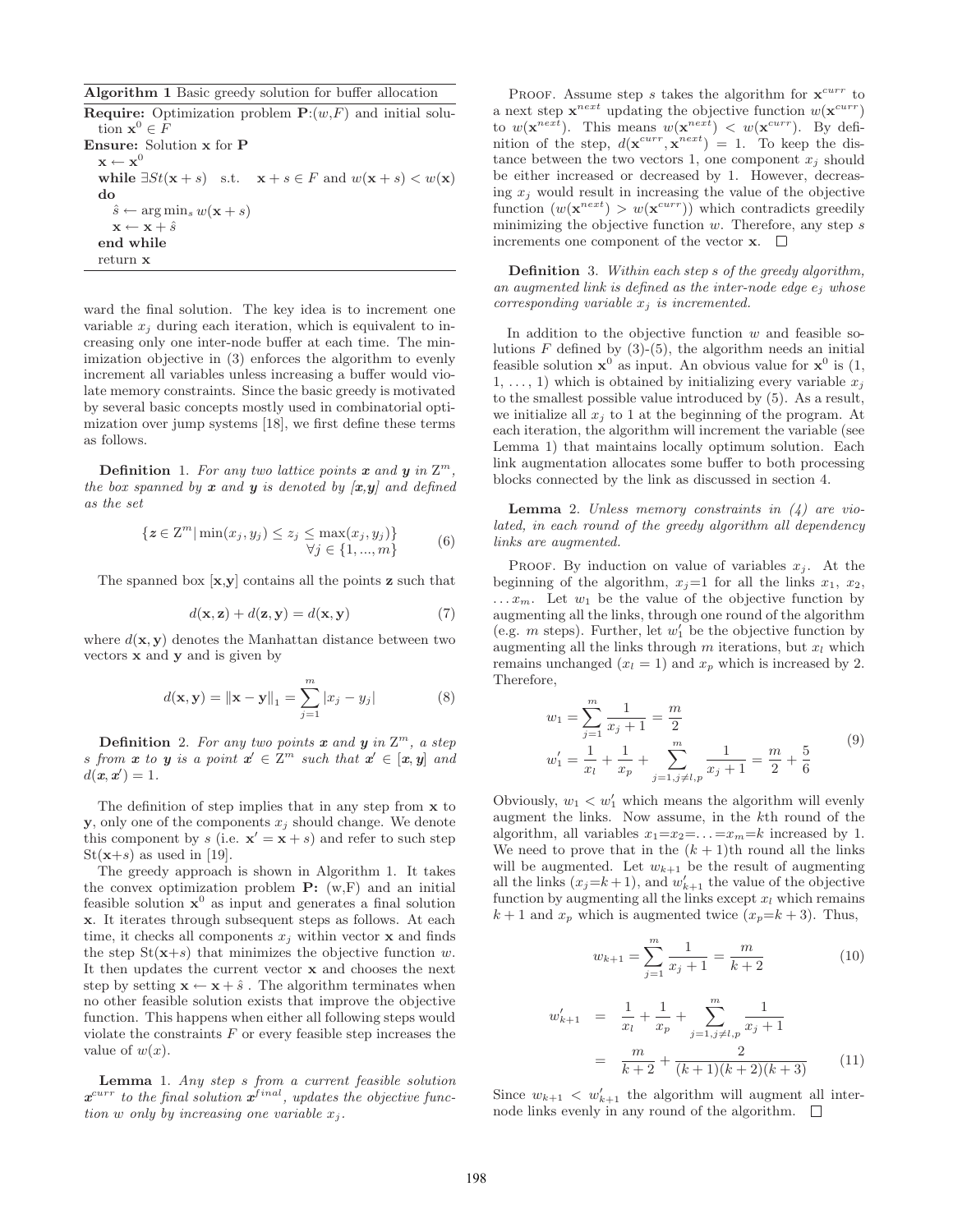**Theorem** 3. The greedy algorithm for a given buffer allocation problem  $P$  as in (3)-(5) is polynomial in the number of dependency links m and the size of memory M.

PROOF. Assume the algorithm starts with an initial solution  $\mathbf{x}^0$ . It takes steps that minimize the objective function in (3). Base on Lemma 2, the greedy approach would make all  $x_i$  equal unless incrementing a variable violates some constraints. This procedure can be interpreted as follows: The algorithm takes  $m$  steps to augment each of the  $m$  inter-node links. For each node  $s_i$ , the amount of memory assigned by this round of the algorithm is given by

$$
\Delta_i = \sum_{j=1}^{m} a_{ij} \tag{12}
$$

where  $a_{ij}$  are given by the constraints in (4). The remaining memory  $(M-W-\Delta_i)$  will be further assigned to different buffers in subsequent steps. When increasing a variable  $x_i$ violates constraints, the algorithm ignores that variable from further buffer allocation. The number of such rounds differs from one variable to another. However, in worst case, a link may require  $\frac{M-W}{\Delta_i}$  rounds before running out of memory. Because each round of the algorithm takes at most  $m$ steps, the maximum number of iteration can be calculated as  $m \times \frac{M-W}{\Delta_i}$ . Assuming fixed W and  $\Delta_i$  for a given problem, the total number of steps  $St(x+s)$  required for the algorithm to converge is  $O(m \times M)$ 

#### 6. DISTRIBUTED ALGORITHM

The distributed algorithm has two advantages over the basic greedy: 1) The process of finding optimal buffer sizes is distributed among sensor nodes. 2) The algorithm takes multiple steps at each phase, reducing the total runtime of the buffer allocation. In the distributed scenario, each node assigns inter-node buffers for the entire network, and one of the nodes propagates its local results to other nodes. On receiving this information, other nodes will update buffer assignment, exclude saturated links from the local computation and repeat the process. Although all the nodes make a local buffer allocation, only one node communicates its buffer assignment at each round of the algorithm. Such node should meet an important criterion: the buffer allocation made by the node needs to satisfy memory constraints at all the nodes. In fact, any buffer assignment sent to other nodes is required to be valid for entire network. Therefore, the node that is most constrained in terms of memory will initiate communication because it is least likely to violate the memory constraints in the nodes.

Each node  $s_i$  maintains a timer variable  $\tau_i$  which denotes the time left for the node to initiate communication. It also keeps track of saturated links by a variable Saturated Links Vector  $(SLV<sub>i</sub>)$  of length m whose elements are initially set all to 0 indicating that all the links are unsaturated at the startup. When a link becomes saturated, the corresponding location in every  $SLV_i$  is set to 1. Furthermore, each node has a Buffer Assignment Vector  $(BAV_i)$  which represents current values  $v_{ij}$  assigned by node  $s_i$  for links  $x_j$ . In addition, node  $s_i$  maintains a variable  $M_i$  that shows the remaining memory and is originally equal to  $M_i - W_i$  as given by (4). The key idea behind this algorithm is to increase all buffer sizes associated with unsaturated links by a fixed factor of unit buffer size such that memory constraints are satisfied on all the nodes. The algorithm takes several steps as follows.

Step 1 (Initialization): Each sensor node  $s_i$  sets its vector  $SLV_i$  to  $(0, 0, \ldots, 0)$ , and sets  $BAV_i$  to  $(0, 0, \ldots, 0)$ . Also,  $\tilde{M}_i$  is set to  $M_i - W_i$ .

Step 2 (Buffer Allocation): For unsaturated links  $x_1, x_2, \ldots$ ,  $x_l$  with current values  $v_{i1}, v_{i2}, \ldots, v_{il}$ , the node  $s_i$  increases  $v_{ij}$  by  $\hat{v}_i$  as given by

$$
\hat{v}_i = \left\lfloor \frac{\Delta_i}{\tilde{M}_i} \right\rfloor \tag{13}
$$

where  $\Delta_i$  is given by (12) and is equivalent to the amount of consumed memory at node  $s_i$  due to augmenting all unsaturated links. In fact,  $\hat{v}_i$  in (13) defines the maximum number of times all links can be incremented without violating constraints at  $s_i$ . The process of buffer allocation may saturate some of the links adjacent to node  $s_i$ . For such links, node  $s_i$  updates the vector  $SLV_i$  by changing the corresponding elements to 1. Once locally maximal  $\hat{v}_i$  is selected at each  $s_i$ , the algorithm needs to select the node whose local decision contributes the most to the convergence of the algorithm without violating any of the local constraints. Lemma 6 shows that the node with the smallest  $\hat{v}_i$  is the only one that is guaranteed to satisfy all of the local constraints. Therefore, to satisfy local constraints each node  $s_i$  sets a timer  $\tau_i$ to be proportional to  $\hat{v}_i$ . The value of this timer is given by

$$
\tau_i \propto \hat{v}_i = \left\lfloor \frac{\Delta_i}{\tilde{M}_i} \right\rfloor \tag{14}
$$

Step 3 (Transmission): When the value of the timer  $\tau_i$  becomes zero, the node  $s_i$  broadcasts its local statistics including  $SLV_i$  and  $BAV_i$ . If all links adjacent to this node are saturated,  $s_i$  can stop participating in the buffer allocation process.

Step 4 (Update): On receiving data, each node  $s_k$  first terminates its timer to avoid the scheduled transmission. It then updates its local statistics  $SLV_k$  and  $BAV_k$  by replacing them with the received vectors  $SLV_i$  and  $BAV_i$  from node si.

Step 5 (Termination): After updating local statistics, each node  $s_k$  checks if any unsaturated links remain. If all the links are saturated, it declares a termination and reports the  $BAV_k$  as final solution. Otherwise, the algorithm proceeds through steps 2, 3, 4 and 5 until it terminates.

**Lemma** 4. The buffer allocation performed by a node  $s_i$ during distributed greedy algorithm saturates at least one of the links.

PROOF. Assume  $BAV_i=(v_{i1}, v_{i2}, \ldots, v_{il})$  before the node  $s_i$  updates buffer sizes. The node  $s_i$  increases each value  $v_{ij}$ by  $\hat{v}_i$  as given by (13), setting  $v_{ij}$  to  $v_{ij}+\hat{v}_i$ . Further, assume none of the links  $x_i$  are saturated due to buffer assignment. Therefore, it is possible to further augment each of the links and set their corresponding values to  $v_{ij} + \hat{v}_i + 1$ , which contradicts (13). Thus, at least one of the links gets saturated during each buffer allocation.  $\square$ 

**Theorem** 5. The distributed algorithm for a given problem  $P$  as in (3)-(5) is polynomial in the number of dependency links, m.

PROOF. Based on Lemma 4, during each buffer assignment at least one of the dependency links is saturated. There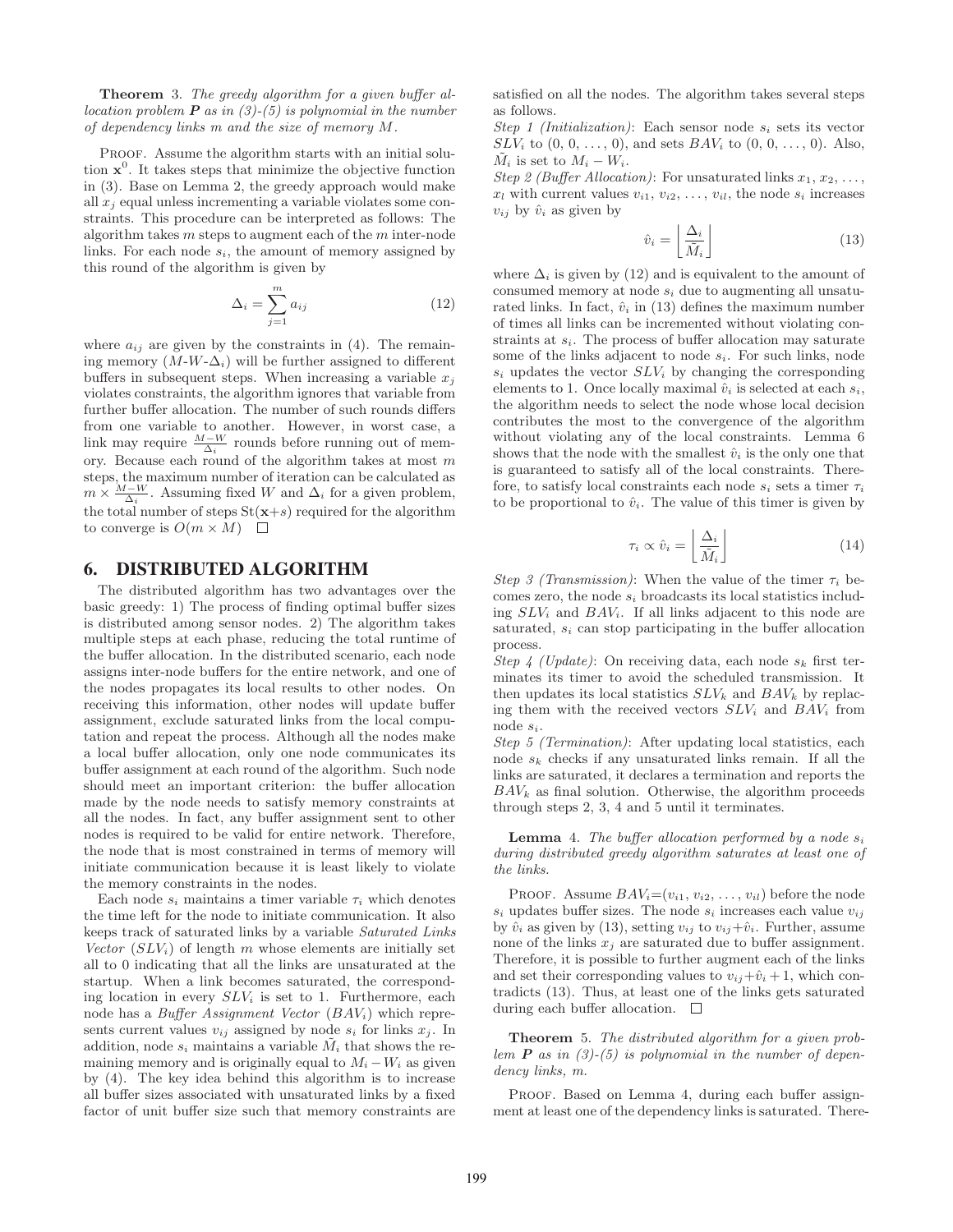fore, the algorithm will require at most m rounds to terminate.  $\square$ 

**Lemma** 6. Only the buffer assignment introduced by the node  $s_i$  with smallest timer value  $\tau_i$  guarantees that memory constraints of all the nodes are satisfied.

PROOF. Without loss of generality, node  $s_i$  with timer  $\tau_i$ and current available memory  $\tilde{M}_i$  be the node that initiates communication at some round of the algorithm, and  $s_k$  with timer  $\tau_k$  and remaining memory  $\tilde{M}_k$  be the node that receives information from  $s_i$ . Obviously, memory constraints hold at  $s_i$  itself:

$$
\hat{v}_i \times \sum_{j=1}^l a_{ij} \le \tilde{M}_i \tag{15}
$$

Since  $s_i$  initiated communication, it has smaller timer value:  $\tau_i \leq \tau_k$ . Therefore,

$$
\frac{\tilde{M}_i}{\sum_{j=1}^l a_{ij}} \le \frac{\tilde{M}_k}{\sum_{j=1}^l a_{kj}}\n \tag{16}
$$

Equations (13) and (16) give

$$
\hat{v}_i \times \sum_{j=1}^l a_{kj} \le \tilde{M}_k \tag{17}
$$

which means the solution  $\tilde{v}_i$  provided by  $s_i$  would meet constraints at node  $s_k$ . However, if  $\tau_i \leq \tau_k$  relation does not hold for all k, (17) and (16) are not guaranteed to hold.  $\square$ 

**Theorem** 7. The distributed buffer allocation for a given problem  $P$  as in (3)-(5) produces the same results as given by the centralized algorithm described in Algorithm 1.

PROOF. Let  $\mathbf{x}^{final}$  be the final solution produced by the centralized algorithm. Each round of the distributed algorithm that is conducted by a node  $s_i$  will augment all unsaturated links by increasing variable  $v_{ij}$  by  $\hat{v}_i$ . The new vector obtained by this round is essentially within the box  $[\mathbf{x}^0, \mathbf{x}^{final}]$  (see Lemma 2). Therefore, the final solution by the distributed algorithm is within the above spanned box. Every point within this box is a feasible solution, however, only  $\mathbf{x}^{\hat{final}}$  saturates all the links. Since the final solution by the distributed algorithm saturates all dependency links, it is equivalent to  $\mathbf{x}^{\widetilde{final}}$ .  $\Box$ 

### 7. DYNAMIC RECONFIGURATION

As activity-related context information becomes available to the system, the communication model may change in order to satisfy new dependencies between the nodes. This information may infer new movements or subject's location which can be used to restrict upcoming actions to a subset of possible movements. The goal of dynamic buffer allocation is to reassign buffers based on changes in the dependency graph. At each point in time, one or more inter-node links may be removed from the graph and several edges can be added. Since the system is expected to operate in real-time, it is extremely important to quickly decide what the size of each buffer should be. Our dynamic reconfiguration scheme is a simple and effective approach for dynamic assignment of the buffers based on the previously presented greedy solutions. Deletion of an inter-node link makes some memory available which can be used to assign buffers to the remaining links. However, similar static effectiveness of the solution is not guaranteed if only memory of the deleted links is



**Figure 3: Illustration of saturation point.**

taken into consideration when assigning buffers to the new links. To overcome this problem, we explore certain properties of the greedy approach which allow us to dramatically reduce the number of steps for real-time buffer allocation. The key idea is that, by means of information obtained from the static case, the algorithm can restart with a significantly large initial feasible solution and yet achieve the same solution as introduced by the static approach.

**Definition** 4. Given problem *P* with objective function w as in (3) and feasible solutions  $F$  in (4)-(5), and initial solution  $x^0 = (1, 1, \ldots, 1)$ , a saturation point is a point  $x^{sat}$ within spanned box  $[\mathbf{x}^0, \mathbf{x}]$  ( $\mathbf{x} \in F$ ) such that all components of  $\mathbf{x}^{sat}$  have the same value  $v^{sat}$ , and  $v^{sat}$  is maximized.

$$
\boldsymbol{x}^{sat} = (v_1, \dots, v_m) \quad \forall j \ \ v_j = v^{sat} \tag{18}
$$

$$
v^{sat} = \arg \max_{v} (v_1, \dots, v_m) \in F \quad \forall j \ \ v_j = v \tag{19}
$$

When the greedy algorithm iterates through steps, different links are saturated one after another. Once a link is saturated, it is ignored in the next iterations. The saturation point, in fact, refers to the first link that is eliminated from further augmentation. Figure 3 shows evolution of the algorithm for three variables  $x_1, x_2$ , and  $x_3$ . The algorithm starts with the initial solution  $(1,1,1)$  and iterates by evenly incrementing the variables. The point (4,4,4) is the saturation point because all variables have the same value and one of the links  $(x_3)$  is saturated.

**Lemma** 8. Given final solution  $\mathbf{x} = (v_1, \ldots, v_m)$  obtained from the greedy algorithm, the saturation point  $\mathbf{x}^{sat} = (v^{sat},$  $\ldots$ ,  $v^{sat}$ ) is calculated by

$$
v^{sat} = \min(v_1, \dots, v_m) \tag{20}
$$

PROOF. The proof follows from definition of the saturation point. Saturation point is identified by the first link that is saturated. Since such link will not be augmented in future, its value remains fixed throughout subsequent steps. Therefore, at the end of the algorithm, the value of such link is the same as its last augmentation, but other links have been augmented in subsequent iterations (see proof for Theorem 3).  $\square$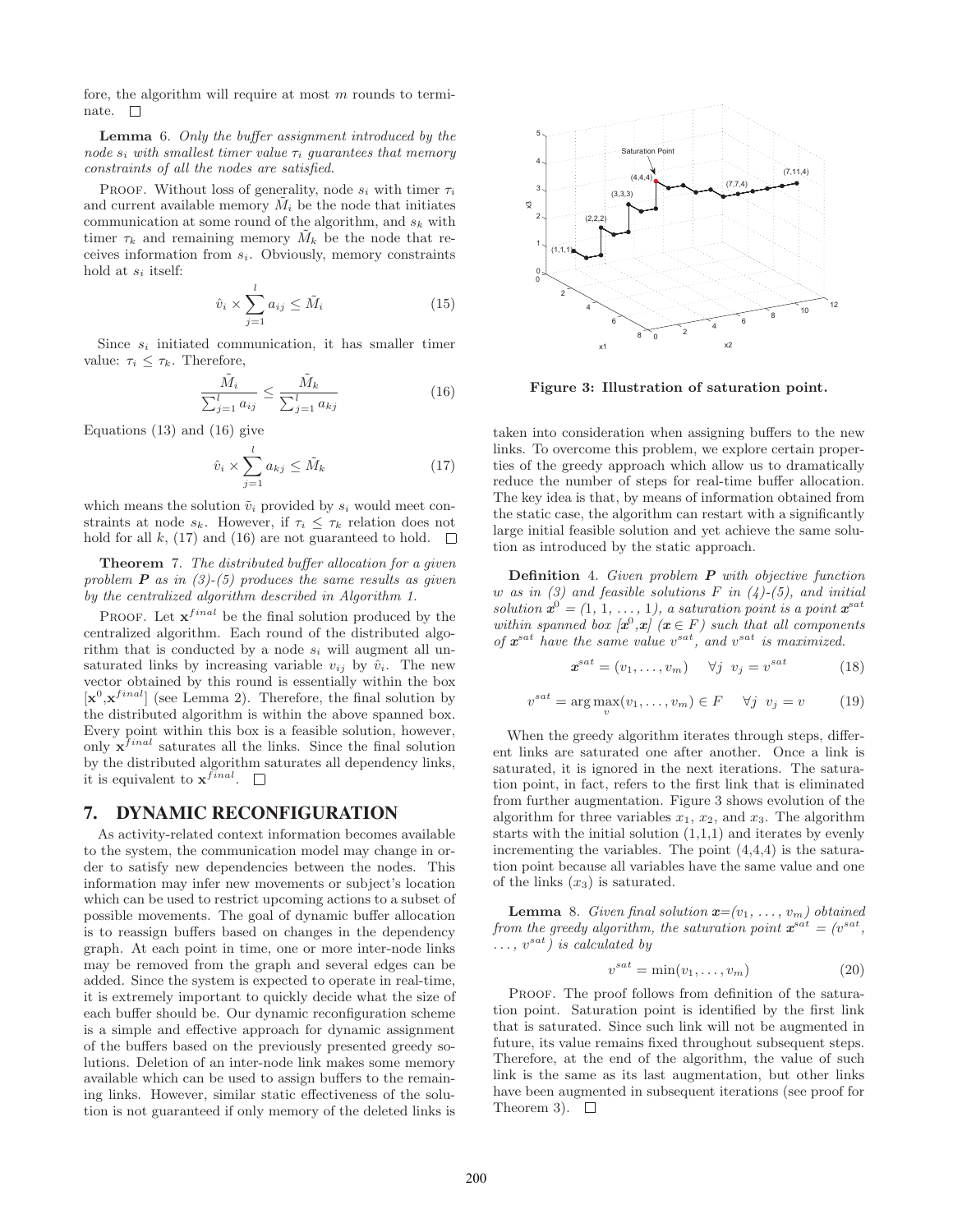

**Figure 4: Task graphs for a network of three sensor nodes with dynamic reconstruction of inter-node links.**

#### 7.1 Link Deletion

Removing an existing link will create free space for other links to be augmented. On deletion of a link, the system runs the greedy algorithm with the initial feasible solution given by the saturated point. This guarantees the same final solution as the static algorithm and reduces the number of steps required for the algorithm to converge.

**Lemma** 9. Given a buffer allocation problem *P*, any point in the box spanned by two feasible solutions  $x$  and  $x'$  remains a feasible solution if any memory size  $M_i$  increases.

PROOF. Let **P** be the problem which allocates buffers to sensor nodes  $s_1, \ldots s_n$  with memories of size  $M_1, \ldots,$  $M_n$ . The set of feasible solutions F for problem **P** is defined by the box spanned by the smallest initial solution  $\mathbf{x}^0$  and the optimal solution  $\mathbf{x}^{opt}$ . Increasing  $M_i$  by  $\delta$  will expand this box according to the constraints in (4). Therefore, the new expanded box contains all previous feasible solutions. In particular, it contains all the points within the box [**x**,**x** ].

**Theorem** 10. By removing a link from dependency graph, the greedy algorithm with initial solution  $x^{sat}$  gives the same result as that with the initial solution *x*<sup>0</sup> used for static approach.

PROOF. Let  $v^{sat}$  refer to the saturation point for the original problem with  $m$  links. Without loss of generality, assume that link  $e_m$  has been removed from dependency graph. The problem turns into finding final solution for  $\mathbf{x}=(x_1,\ldots,x_n)$  $x_{m-1}$ ). Let w and w' be the values of the objective function using initial solutions  $\mathbf{x}^0 = (1, \ldots, 1)$  and  $\mathbf{x}^{sat} = (v^{sat},$  $\ldots, v^{sat}$ ) respectively. Because link deletion makes some memory available, any point within the box  $[\mathbf{x}^0, \mathbf{x}^{sat}]$  is a feasible solution for the problem (see Lemma 9). Thus,  $\mathbf{x}^{sat}$ 

could be an initial point for the greedy algorithm. Based on Lemma 2, this point is on the path from  $x^0$  to the final solution. Therefore, both static and dynamic approaches will take the same steps after reaching  $\mathbf{x}^{sat}$  and result the same solutions.  $\square$ 

## 7.2 Link Insertion

When a new link is added to the network, we still use the saturation point to restart the algorithm. However, this point essentially would not be a feasible solution for the new problem with extra link. The reason for this is that the new variable added to the constraints in (4) may shrink the feasible solution space. Yet, we are interested in finding an initial point whose all components have the same value. This point would essentially lie within the box  $[\mathbf{x}^0, \mathbf{x}^{sat}]$ . To find this initial point, we perform a quick binary search. This gives a feasible point in  $[\mathbf{x}^0, \mathbf{x}^{sat}]$  which has largest components. Once this point is found, we feed it to our greedy algorithm. The algorithm will then go through different steps by evenly augmenting existing links. When incrementing a variable results in violating memory constraints, the algorithm skips that link from further augmentation and iterates through the rest of edges in the dependency graph as done for the static case.

## 8. EXPERIMENTAL VERIFICATION

In this section, we demonstrate the performance of our buffer assignment techniques through several network configurations.

#### 8.1 Setup

Our experiments are conducted with homogenous sensor nodes, each having a TelosB [20] mote with a memory of size 10 KB. The motes are equipped with a Chipcon CC2420 ra-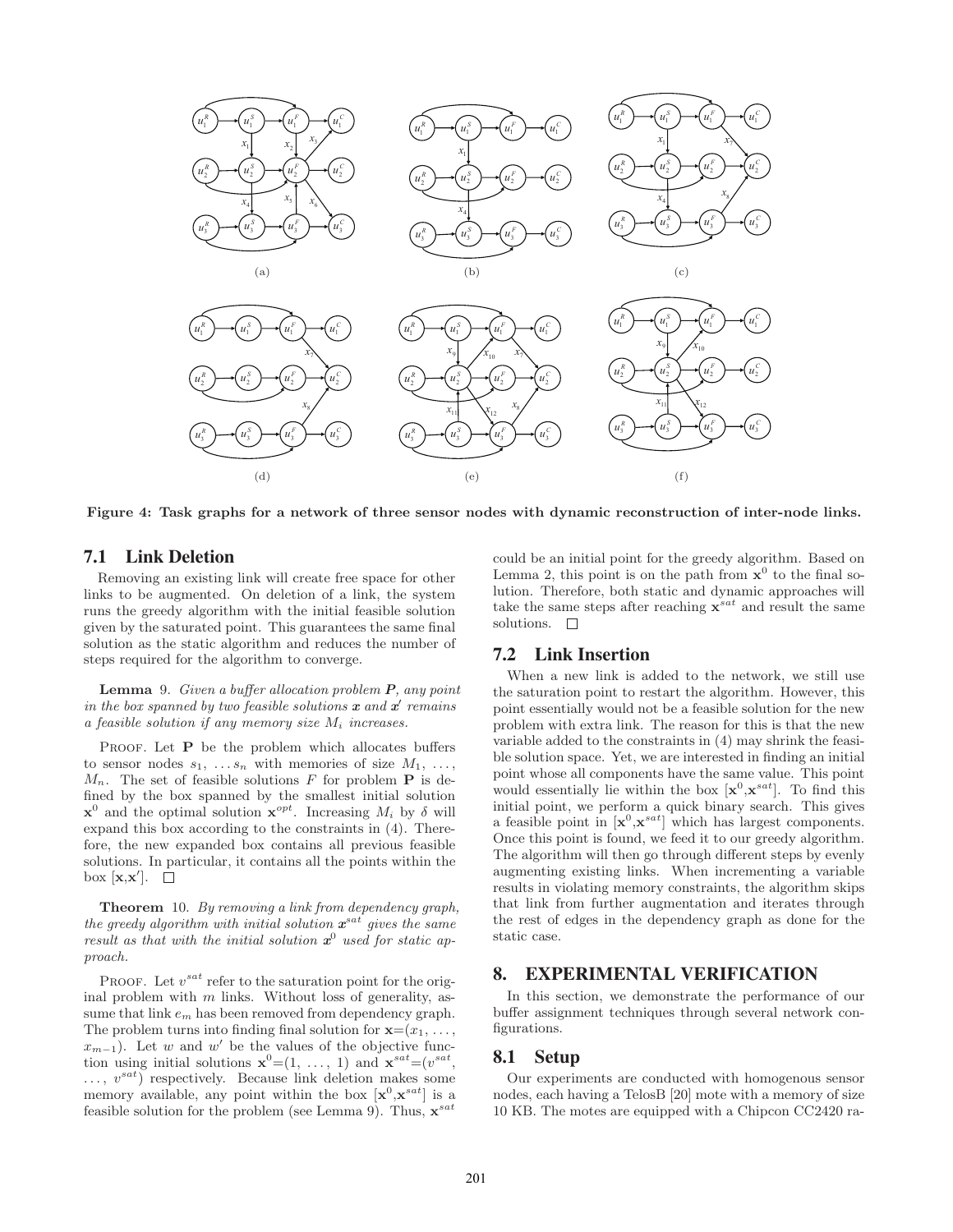

**Figure 5: Comparing ILP and Greedy solutions.**

dio (IEEE 802.15.4 standard) for communication. The system is primarily used for movement monitoring applications. For that, we assume that human actions follow the Poisson distribution over a given time period  $T$  [21]. The probability of observing  $x$  number of actions for given time interval  $T$ is represented by  $p(x)$ . Let  $\lambda$  be the expected number of actions occurred with a confidence level of  $1 - \alpha$ . The Poisson model provides an upper bound  $k$  for the action rate during an interval.

$$
p(x \le k) = \sum_{x=0}^{k} p(x) = \sum_{x=0}^{k} \frac{\lambda^x e^{-\lambda}}{x!} = 1 - \alpha \quad (21)
$$

The action rate,  $k$ , is calculated based on the Poisson distribution model to achieve certain confidence level. This action rate is further used to calculate number of actions A occurred during time period T.

$$
A = k \times T \tag{22}
$$

In our analysis, we assume that the actions occur at a rate of 1 action/min and each spans 200 samples. Using these assumptions, we achieve a high confidence level (95%) with the Poisson model. We further assume that the size of intranode buffer is 2 bytes for segmentation (one for start and one for end of the action), 10 bytes for feature extraction (10 statistical features will be extracted by individual nodes), and 1 byte for classification (each classifier produces a label associated with the current action occurred in the system).

## 8.2 ILP vs. Greedy

To compare the results obtained by our greedy algorithm with the lower bounds reported by the ILP-based approach, we use the six the task graphs shown in Figure 4. The network has three sensor nodes and changes dynamically. The initial configuration shown in Figure 4(a) has six inter-node dependency links (labeled as  $x_1$  to  $x_6$ ) for segmentation, feature extraction, and classification. Node 1 receives wellpronounced signals that allow it to perform segmentation independent of the two other nodes. However, node 2 and node 3 can properly segment their signals contingent receiving information from the first and second nodes respectively. Moreover, this model takes into account dependency of features at node 2 on those of the two other nodes. That is, the second node takes the features extracted by the other nodes and performs data fusion at the feature level for classification. Finally, nodes 1 and 3 perform a partial data fusion by combining their local features with those of the second node. Figure 4(b) thru Figure 4(f) illustrate dynamic changes in the network due to potential requirements of the application.



**Figure 6: Energy consumption (a) and percentage of energy saving (b) for different networks of Figure 4.**

We solve the buffer allocation problem using both integer relaxation and greedy algorithms. The IP solver in [22] is used to specify and solve our convex optimization problem. The results produced by the ILP are used as a lower bound on the solution to demonstrate performance of the greedy algorithms. In Figure 5, we compare the results obtained by our greedy algorithm with the optimal results reported by the ILP-based approach. Figure 5(a) shows the number of transmission achieved by each of the ILP and greedy approaches. Figure 5(b) shows the amount of excess by the greedy solution from the lower bound ILP. The average percentage of excess from the near-optimal values is 49.8%. An interesting observation is that for Figure 4(b) the ILP solver outputs a larger number of packets than the greedy approach (59 versus 58). This is, in fact, due to integer relaxation of the variables  $x_i$  when using convex solver. Also, for network shown in Figure  $4(d)$ , our greedy obtains the same results as the ILP.

# 8.3 Energy Saving

In the absence of buffers, each node is required to transmit its local data to other nodes on occurrence of every action. With the assumption of 1 action per minute, this results 1440 transmissions per node for twenty-four hours of system operation. For the networks illustrated in Figure 4 the total number of transmissions in the unbuffered case is 4320 (1 packet every minute for 24 hours). As mentioned previously, Figure 5(a) illustrates number of transmissions while buffer allocation is employed. This would results in an average of more than 91% reduction in number of transmissions as shown in Table 1. Given the fact that the results obtained by the ILP-based approach are near-optimal, our greedy solutions can still reduce the number of transmissions significantly. Table 1 shows percentage of transmission reduction for different algorithms compared with an unbuffered system. On average, the system gains 98% and 91% savings in packet transmission when ILP and greedy algorithms are employed respectively.

We further calculate the amount of energy consumption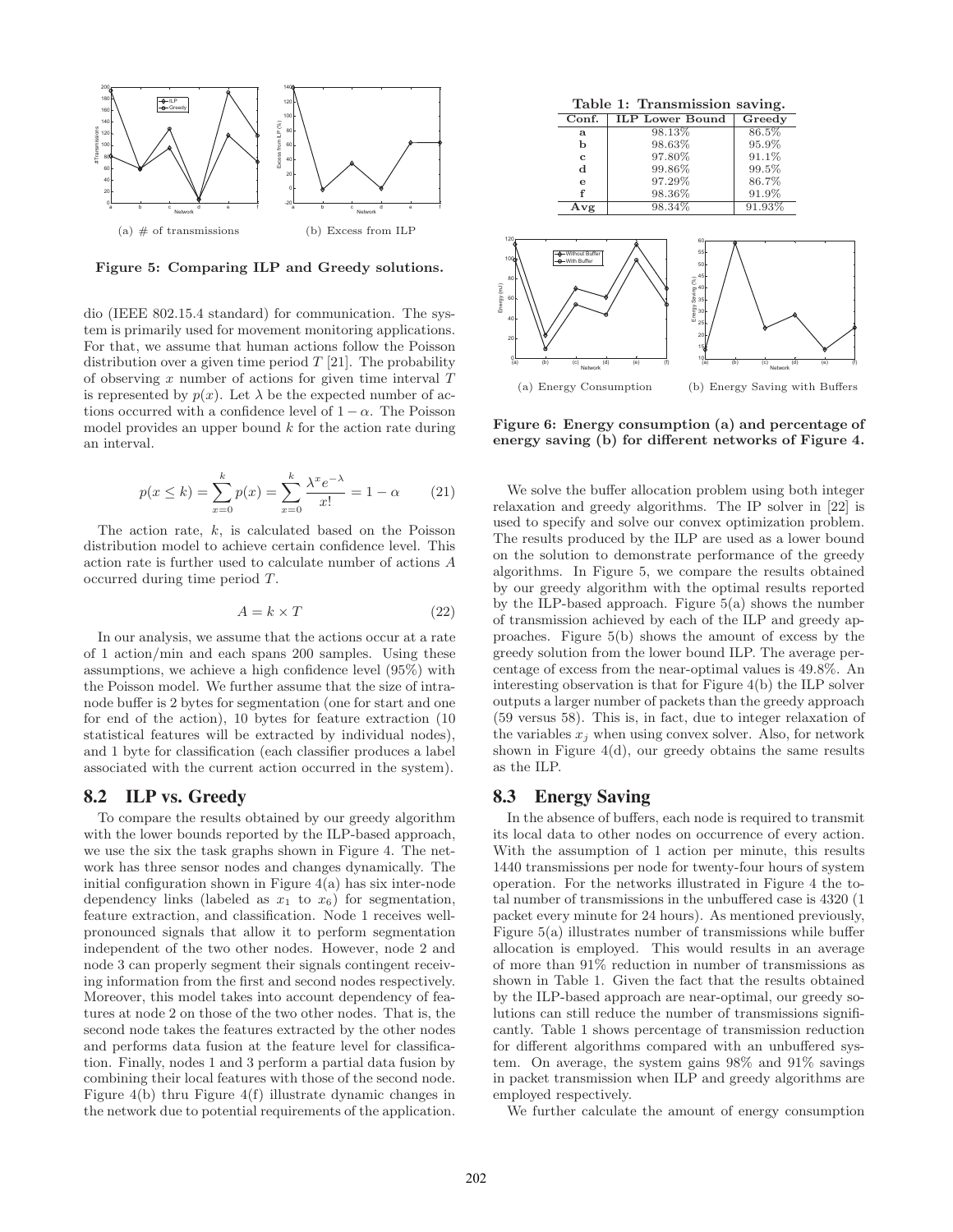

**Figure 7: Allocated memory versus step number for static and dynamic buffer allocation approaches.**

**Table 2: Number of steps and speedup.**

| Conf.                               | Static | $D$ ynamic     | Speedup $(\%)$ |
|-------------------------------------|--------|----------------|----------------|
| a                                   | 261    |                |                |
| $a \rightarrow b$                   | 98     | 12             | 87.7           |
| $\mathbf{b} \rightarrow \mathbf{c}$ | 176    |                | 97.7           |
| $\mathbf{c} \to \mathbf{d}$         | 1002   | 914            | 8.7            |
| $d \rightarrow e$                   | 266    | $\overline{2}$ | 99.2           |
| $e \rightarrow f$                   | 196    | 20             | 89.8           |
| Avg                                 | 333    | 190            | 76.6           |
|                                     |        |                |                |

for both cases of unbuffered and buffered systems. The energy consumption is calculated using the graph shown in Figure 1(b) as a function of the amount of data being transmitted across the network. The results are shown in Figure 6. For a system without any buffers, energy consumption ranges from 23.15 to 114.5 mJ with an average of 75.6  $mJ$ . However, when buffers are used for transmission reduction, the energy consumption ranges between 9.5 and 98.7 mJ with an average of 59.8 mJ. Figure 6(b) shows percentage of energy saving obtained by allocating buffers. Energy saving ranges from 13.8% to 59.0% with an average saving of 26.8%.

#### 8.4 Dynamic Buffer Allocation

Table 2 shows computational complexity of different buffer allocation schemes in terms of the number of steps. The table describes the number of steps required to reconfigure system buffers in case of a topology change. The required number of steps is proportional to the weight of the link that has been modified. For example, " $c \rightarrow d$ " is relatively costly for both static and dynamic approaches because (d) lacks two heavy links present in (c). When a heavy link is removed - a large amount of memory is freed, which takes a large number of steps to redistribute. The system is expected to gain large computational saving when dynamic buffer allocation is utilized. However, in certain cases, the amount of saving might be small (e.g. network (d)). Figure 7(a) and Figure 7(b) support the same idea. While in the case of static approach in Figure 7(a) memory usage is uniformly increasing, dynamic approach in Figure 7(b) makes a large leap toward the solution and then slowly converge to the final answer.

#### 8.5 Sway Analysis

An interesting application with inter-node dependencies is detection of upper body sway during walking which can be used for assessment of postural control system. In this case, a node placed on the "leg" can segment walking data into gait cycles while a node placed on the "neck" cannot recognize the start and stop times of the gait cycle. The "neck"



**Figure 8: Dependencies for action recognition and sway analysis.**

**Table 3: Data units produced by the nodes for sway analysis.**

| Dependency                          | Data Rate (bytes/action)                |  |  |
|-------------------------------------|-----------------------------------------|--|--|
| $R$ -Ankle $\rightarrow$ Arm        | 2 (segmentation) & 1 (classification)   |  |  |
| L-Ankle $\rightarrow$ Arm           | 2 (segmentation) & 1 (classification)   |  |  |
| $\text{Hip} \rightarrow \text{Arm}$ | 2 (segmentation) & 1 (classification)   |  |  |
| $Arm \rightarrow R-Ankle$           | 2 (segmentation) & 1 (classification)   |  |  |
| $Arm \rightarrow L-Ankle$           | 2 (segmentation) $& 1$ (classification) |  |  |
| $Arm \rightarrow L-Ankle$           | 2 (segmentation) $& 1$ (classification) |  |  |
| L-Ankle $\rightarrow$ R-Ankle       | 5 (gait parameters)                     |  |  |
| $R$ -Ankle $\rightarrow$ Hip        | 5 (gait parameters)                     |  |  |

node is capable of measuring lateral sway. Therefore, the "leg" node produces segmentation data that can be used by the "neck" node for sway analysis. The system is composed of four sensor nodes placed on "hip", "arm", "right-ankle" and "left-ankle". A detail description of inter-node dependencies for this application can be found in [23]. The "hip" node is responsible for measuring sway. The nodes on the two ankles are used in collaboration to extract gait cycle parameters. When the walking action is detected, one of lower body nodes (e.g. "right-ankle") sends information regarding gait parameters to the "hip" node where a final analysis on quality of stability is performed. Since the system is aimed to assess balance control during walking, it must be able to detect walking first. Therefore, we a node is used on the "arm" to make observations on upper body movements. The "arm" node is assumed to be master for "segmentation" and "classification". Figure 8 illustrates inter-node dependencies required for balance evaluation as described above. For visualization only dependency between nodes are shown; however, links represent dependencies between processing modules within the nodes.

We first perform an analysis on classification accuracy of this BSN model. The system is able to recognize actions with an accuracy of 93.87% with real data collected from three healthy subjects performing 25 transitional movements such as 'sit to stand', 'sit to lie', 'jump', 'kneel' and 'walk'. Table 3 shows the amount of data produced, per action, by each source node to be sent to a destination node. This results in a total of 14 dependency links between the processing units of the four nodes. Human movements can occur at different speeds. We assume a normal walking speed of 110 steps/min. (55 actions/min. or 0.92 Hz) for our gait analysis study [23].

With the aforementioned experimental setup, we run our